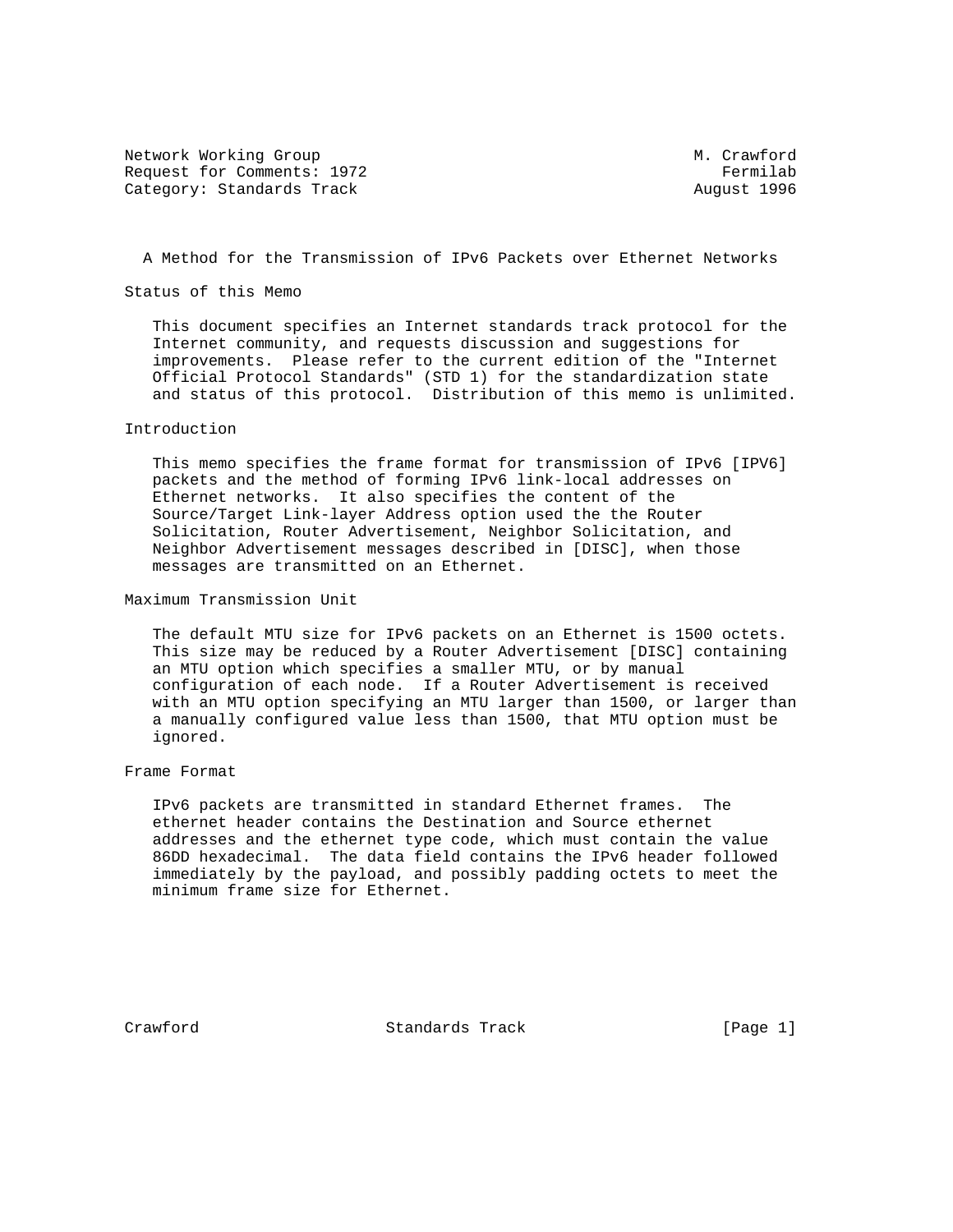|    |    | Destination Ethernet address |          |
|----|----|------------------------------|----------|
|    |    |                              | ethernet |
|    |    | Source Ethernet address      | header   |
|    |    |                              |          |
| 86 | חת |                              |          |
|    |    |                              |          |
|    |    | IPv6 header and payload      |          |
|    |    | +-------+-------+-------     |          |

Stateless Autoconfiguration and Link-Local Addresses

 The address token [CONF] for an Ethernet interface is the interface's built-in 48-bit IEEE 802 address, in canonical bit order and with the octets in the same order in which they would appear in the header of an ethernet frame. (The individual/group bit is in the first octet and the OUI is in the first three octets.) A different MAC address set manually or by software should not be used as the address token.

 An IPv6 address prefix used for stateless autoconfiguration of an ethernet interface must be 80 bits in length.

 The IPv6 Link-local address [AARCH] for an Ethernet interface is formed by appending the interface's IEEE 802 address to the 80-bit prefix FE80::.

|                  | FE  | 80 | 00 | U U | 00 | 00 | UU. |
|------------------|-----|----|----|-----|----|----|-----|
| Ethernet Address | U U | υU |    |     |    |    |     |

Address Mapping -- Unicast

 The procedure for mapping IPv6 addresses into Ethernet link-layer addresses is described in [DISC]. The Source/Target Link-layer Address option has the following form when the link layer is Ethernet.

| Type  Length | Ethernet Address |  |
|--------------|------------------|--|
|              |                  |  |

Crawford **Standards Track** [Page 2]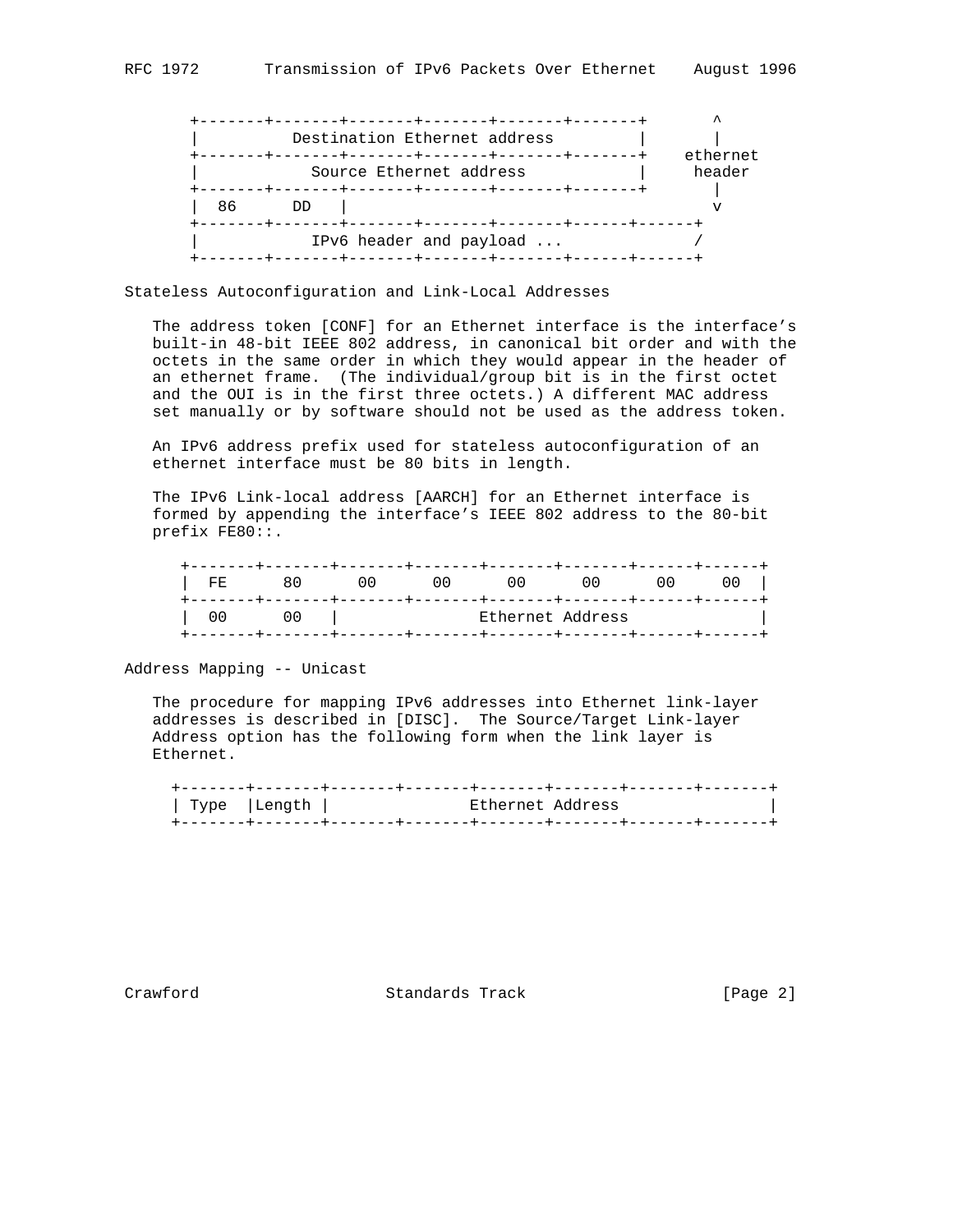Option fields:

Type 1 for Source Link-layer address. 2 for Target Link-layer address.

Length 1 (in units of 8 octets).

Ethernet Address The 48 bit Ethernet IEEE 802 address, in canonical bit order. This is the address the interface currently responds to, and may be different from the built-in address used as the address token.

Address Mapping -- Multicast

 An IPv6 packet with a multicast destination address DST is transmitted to the Ethernet multicast address whose first two octets are the value 3333 hexadecimal and whose last four octets are the last four octets of DST, ordered from more to least significant.

> +-------+-------+-------+-------+-------+-------+ | 33 | 33 | DST13 | DST14 | DST15 | DST16 | +-------+-------+-------+-------+-------+-------+

Security Considerations

Security issues are not discussed in this memo.

References

- [AARCH] Hinden, R., and S. Deering, "IP Version 6 Addressing Architecture", RFC 1884, December 1995.
- [CONF] Thomson, S., and T. Narten, "IPv6 Stateless Address Autoconfiguration", RFC 1971, August 1996.
- [DISC] Narten, T., Nordmark, E., and W. Simpson, "Neighbor Discovery for IP Version 6 (IPv6)", RFC 1970, August 1996.
- [IPV6] Deering, S., and R. Hinden, "Internet Protocol, Version 6 (IPv6) Specification", RFC 1883, December 1995.

Crawford **Standards Track** [Page 3]